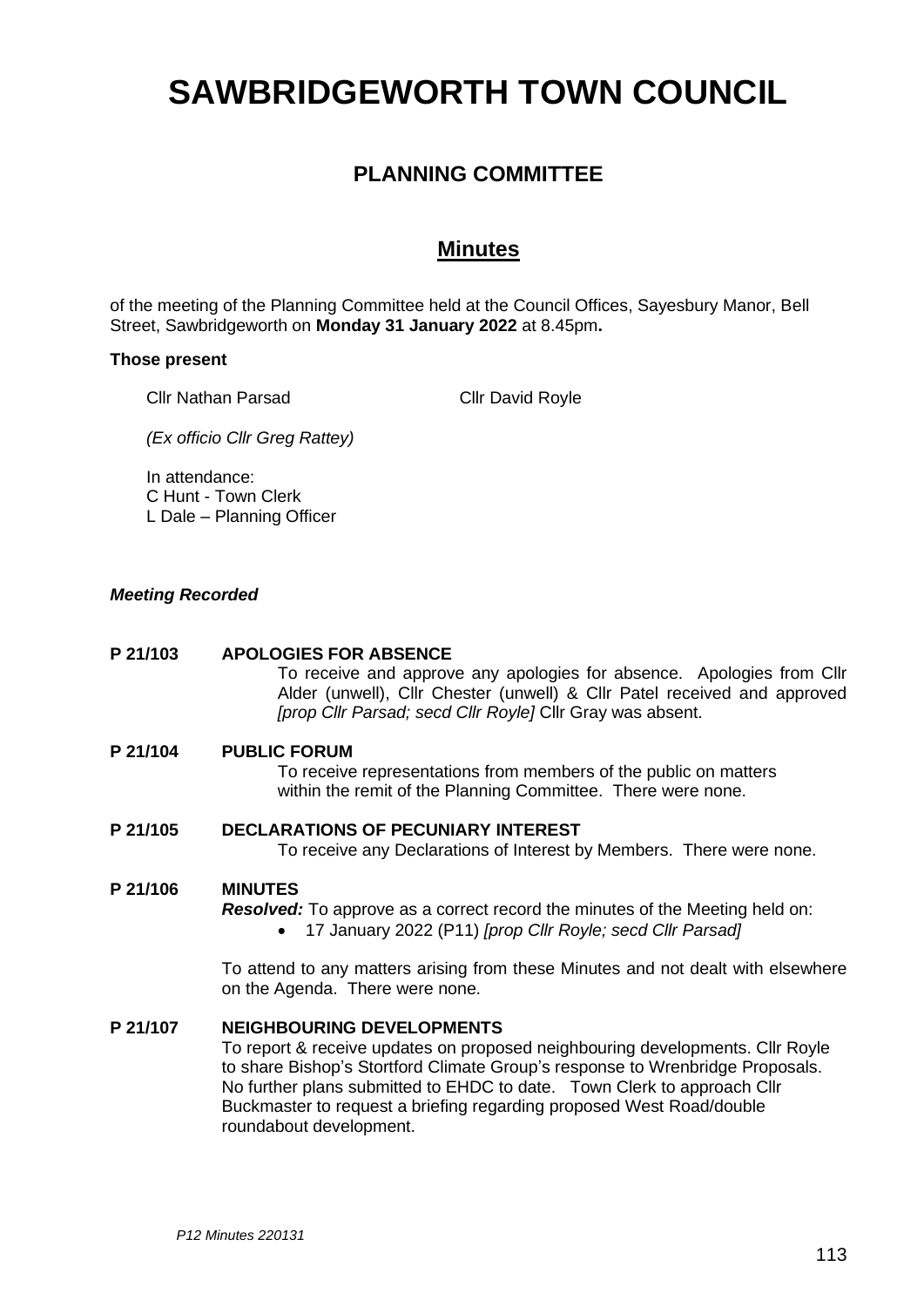#### **P 21/108 PLANNING APPLICATIONS RECEIVED FROM EHDC**

To consider Planning Applications received from EHDC since the last meeting of the Planning Committee.

#### **3/22/0017/NMA (SAWB3) Land at Chalks Farm South of West Road**

A non-material amendment to 3/18/1523/FUL – [To substitute the hard and soft](https://publicaccess.eastherts.gov.uk/online-applications/applicationDetails.do?activeTab=documents&keyVal=R5A2RDGL00X00)  [landscaping plan relating to the allotment design](https://publicaccess.eastherts.gov.uk/online-applications/applicationDetails.do?activeTab=documents&keyVal=R5A2RDGL00X00)

**\_\_\_\_\_\_\_\_\_\_\_\_\_\_\_\_\_\_\_\_\_\_\_\_\_\_\_\_\_\_\_\_\_\_\_\_\_\_\_\_\_\_\_\_\_\_\_\_\_\_\_\_\_\_\_\_\_\_\_\_\_\_\_\_\_**

**STC Comment:** Objection to reduction in commitment made by developer regarding allotment land *[prop Cllr Parsad; secd Cllr Rattey]*

**\_\_\_\_\_\_\_\_\_\_\_\_\_\_\_\_\_\_\_\_\_\_\_\_\_\_\_\_\_\_\_\_\_\_\_\_\_\_\_\_\_\_\_\_\_\_\_\_\_\_\_\_\_\_\_\_\_\_\_\_\_\_\_\_\_\_\_\_\_\_\_**

**\_\_\_\_\_\_\_\_\_\_\_\_\_\_\_\_\_\_\_\_\_\_\_\_\_\_\_\_\_\_\_\_\_\_\_\_\_\_\_\_\_\_\_\_\_\_\_\_\_\_\_\_\_\_\_\_\_\_\_\_\_\_\_\_\_\_\_\_\_\_\_**

#### **3/22/0062/HH 2 Harvest Close, CM23 4RE**

[Single storey rear extension. New ground floor side window and door](https://publicaccess.eastherts.gov.uk/online-applications/applicationDetails.do?activeTab=documents&keyVal=R5N2DLGLIXV00) *STC Comment:* No objection *[prop Cllr Parsad; secd Cllr Rattey]*

#### **3/22/0063/HH The Fuschias, 5 Rowan Walk, CM21 9EF**

[Removal of conservatory. Construction of single storey side extension](https://publicaccess.eastherts.gov.uk/online-applications/applicationDetails.do?activeTab=documents&keyVal=R5N2DTGLIXX00) *STC Comment:* No objection *[prop Cllr Royle; secd Cllr Parsad]*

#### **3/22/0093/HH 4 Bluebell Walk, CM21 0JQ**

[Creation of a new rear two storey extension, open front porch and separate garden](https://publicaccess.eastherts.gov.uk/online-applications/applicationDetails.do?activeTab=documents&keyVal=R5US3CGLJ0100)  [summerhouse](https://publicaccess.eastherts.gov.uk/online-applications/applicationDetails.do?activeTab=documents&keyVal=R5US3CGLJ0100)

**\_\_\_\_\_\_\_\_\_\_\_\_\_\_\_\_\_\_\_\_\_\_\_\_\_\_\_\_\_\_\_\_\_\_\_\_\_\_\_\_\_\_\_\_\_\_\_\_\_\_\_\_\_\_\_\_\_\_\_\_\_\_\_\_\_\_\_\_\_\_\_**

**\_\_\_\_\_\_\_\_\_\_\_\_\_\_\_\_\_\_\_\_\_\_\_\_\_\_\_\_\_\_\_\_\_\_\_\_\_\_\_\_\_\_\_\_\_\_\_\_\_\_\_\_\_\_\_\_\_\_\_\_\_\_\_\_\_\_\_\_\_\_\_**

*STC Comment:* No objection *[prop Cllr Parsad; secd Cllr Royle]*

#### **3/22/0096/VAR 84 High Wych Road, CM21 0HQ**

[Removal of conservatory, rear projection, side projection and integrated car-port.](https://publicaccess.eastherts.gov.uk/online-applications/applicationDetails.do?activeTab=documents&keyVal=R5WBMUGLJ0D00)  Construction of single storey rear [extension, detached timber-framed car-port, alteration](https://publicaccess.eastherts.gov.uk/online-applications/applicationDetails.do?activeTab=documents&keyVal=R5WBMUGLJ0D00)  and [extension to rear first floor external wall with new flat roof and sash window. Variation](https://publicaccess.eastherts.gov.uk/online-applications/applicationDetails.do?activeTab=documents&keyVal=R5WBMUGLJ0D00)  [of conditions 2 \(approved plans\) and 3 \(external materials of construction\) of planning](https://publicaccess.eastherts.gov.uk/online-applications/applicationDetails.do?activeTab=documents&keyVal=R5WBMUGLJ0D00)  permission; 3/12/2147/HH – [Exchange the external materials of the single storey rear](https://publicaccess.eastherts.gov.uk/online-applications/applicationDetails.do?activeTab=documents&keyVal=R5WBMUGLJ0D00)  [extension from a pre-weathered zinc finish to a brick-masonry finish](https://publicaccess.eastherts.gov.uk/online-applications/applicationDetails.do?activeTab=documents&keyVal=R5WBMUGLJ0D00) *STC Comment:* No objection *[prop Cllr Royle; secd Cllr Parsad]*

**\_\_\_\_\_\_\_\_\_\_\_\_\_\_\_\_\_\_\_\_\_\_\_\_\_\_\_\_\_\_\_\_\_\_\_\_\_\_\_\_\_\_\_\_\_\_\_\_\_\_\_\_\_\_\_\_\_\_\_\_\_\_\_\_\_\_\_\_\_\_\_**

#### **3/22/0109/COMPN 37 Bell Street, CM21 9AR**

[Change of use from class E to class C3 \(Residential\) for 2 one bed apartments, with](https://publicaccess.eastherts.gov.uk/online-applications/applicationDetails.do?activeTab=documents&keyVal=R5YFMHGL00X00)  [partial retention of existing ground floor commercial](https://publicaccess.eastherts.gov.uk/online-applications/applicationDetails.do?activeTab=documents&keyVal=R5YFMHGL00X00) space *STC Comment:* Regret loss of retail at ground level *[prop Cllr Parsad; secd Cllr Royle]*

**\_\_\_\_\_\_\_\_\_\_\_\_\_\_\_\_\_\_\_\_\_\_\_\_\_\_\_\_\_\_\_\_\_\_\_\_\_\_\_\_\_\_\_\_\_\_\_\_\_\_\_\_\_\_\_\_\_\_\_\_\_\_\_\_\_**

**\_\_\_\_\_\_\_\_\_\_\_\_\_\_\_\_\_\_\_\_\_\_\_\_\_\_\_\_\_\_\_\_\_\_\_\_\_\_\_\_\_\_\_\_\_\_\_\_\_\_\_\_\_\_\_\_\_\_\_\_\_\_\_\_\_\_\_\_\_\_\_**

#### **P 21/100 LATE PLANNING APPLICATIONS**

To deal with Planning Applications received from EHDC following the Publication of this Agenda and received before 28 January 2022.

#### **3/22/0160/HH 30 East Park, CM21 9EX**

Single storey side extension and two storey rear extension. Alterations to fenestration *STC Comment:* No objection *[prop Cllr Parsad; secd Cllr Royle]*

**\_\_\_\_\_\_\_\_\_\_\_\_\_\_\_\_\_\_\_\_\_\_\_\_\_\_\_\_\_\_\_\_\_\_\_\_\_\_\_\_\_\_\_\_\_\_\_\_\_\_\_\_\_\_\_\_\_\_\_\_\_\_\_\_\_\_\_\_\_\_\_**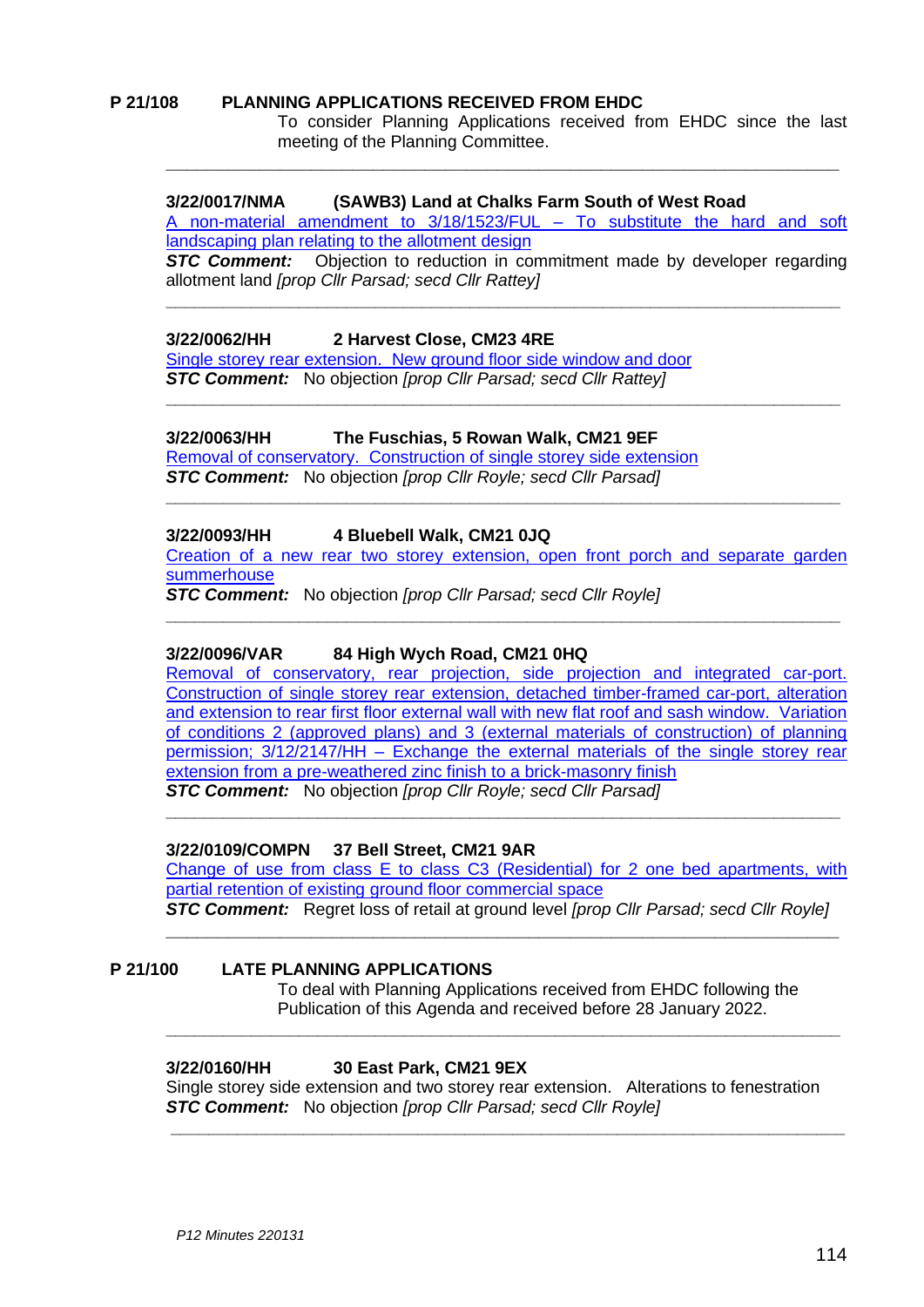# **3/22/0171/HH 47 Cambridge Road, CM21 9JP**

Construction of 3 crown roof dormers. Insertion of 4 roof light windows to side elevations. **STC Comment:** No objection provided neighbours previous concerns are overcome. *[prop Cllr Royle; secd Cllr Parsad]*

**\_\_\_\_\_\_\_\_\_\_\_\_\_\_\_\_\_\_\_\_\_\_\_\_\_\_\_\_\_\_\_\_\_\_\_\_\_\_\_\_\_\_\_\_\_\_\_\_\_\_\_\_\_\_\_\_\_\_\_\_\_\_\_\_\_**

**\_\_\_\_\_\_\_\_\_\_\_\_\_\_\_\_\_\_\_\_\_\_\_\_\_\_\_\_\_\_\_\_\_\_\_\_\_\_\_\_\_\_\_\_\_\_\_\_\_\_\_\_\_\_\_\_\_\_\_\_\_\_\_\_\_**

**\_\_\_\_\_\_\_\_\_\_\_\_\_\_\_\_\_\_\_\_\_\_\_\_\_\_\_\_\_\_\_\_\_\_\_\_\_\_\_\_\_\_\_\_\_\_\_\_\_\_\_\_\_\_\_\_\_\_\_\_\_\_\_\_\_**

**\_\_\_\_\_\_\_\_\_\_\_\_\_\_\_\_\_\_\_\_\_\_\_\_\_\_\_\_\_\_\_\_\_\_\_\_\_\_\_\_\_\_\_\_\_\_\_\_\_\_\_\_\_\_\_\_\_\_\_\_\_\_\_\_\_\_\_\_\_\_\_**

**\_\_\_\_\_\_\_\_\_\_\_\_\_\_\_\_\_\_\_\_\_\_\_\_\_\_\_\_\_\_\_\_\_\_\_\_\_\_\_\_\_\_\_\_\_\_\_\_\_\_\_\_\_\_\_\_\_\_\_\_\_\_\_\_\_\_\_\_\_\_\_**

#### **3/22/0180/HH 7 Brook Road, CM21 9HA**

Single storey front extension *STC Comment:* No objection *[prop Cllr Royle; secd Cllr Parsad]*

# **P 21/101 PLANNING DECISIONS MADE BY EHDC**

To receive Planning Decisions from EHDC.

#### **3/21/2658/HH 50 and 52 Bullfields, CM21 9DF**

Demolition of outbuildings and erection of an integrated single storey rear extension *STC Comment:* No objection *EHDC Decision:* Granted

# **3/21/2720/FUL Land between 136 & 130 Sheering Mill Lane, CM21 9ND**

Proposed new dwelling and associated landscaping

*STC Comment:* No objection.

*EHDC Decision:* Refused. "The proposed dwelling would incorporate an inappropriately bulky dormer, which would dominate the roof slope of the building. This dormer would appear visually incongruous and out of keeping in the street scene. As a result of this inappropriate design feature, the proposed dwelling would not represent a high standard of design. The proposed works to the front of the site would result in a cluttered and harsh appearance for the frontage. There would be an adverse impact upon the character and appearance of the site, the street scene and the surrounding area. The approach to the Sawbridgeworth Conservation Area would be visually harmed, with the special interest of this heritage asset not preserved. The proposed scheme would be contrary to Policies DES3, DES4, HA1 and HA4 of the East Herts District Plan (2018)", "Insufficient information has been provided to demonstrate that the proposed dwelling would be adaptable to climate change, would be suitably efficient in terms of water usage and would be of sustainable construction. Therefore, the proposed scheme would fail to accord with Policies DES4, CC1, CC2 and WAT4 of the East Herts District Plan (2018)." & "The proposed new access would not provide satisfactory levels of visibility. Therefore, highways safety would be compromised. The proposed scheme would be contrary to Policy TRA2 of the East Herts District Plan (2018)."

# **3/21/2885/HH 49 Sayesbury Road, CM21 0EB**

Demolition of conservatory and replacement single storey rear extension. Pitched roof to front porch. Insertion of two windows to side elevation. Cladding to front and alterations to fenestration

**\_\_\_\_\_\_\_\_\_\_\_\_\_\_\_\_\_\_\_\_\_\_\_\_\_\_\_\_\_\_\_\_\_\_\_\_\_\_\_\_\_\_\_\_\_\_\_\_\_\_\_\_\_\_\_\_\_\_\_\_\_\_\_\_\_\_\_\_\_\_\_**

*STC Comment:* No objection *EHDC Decision:* Granted